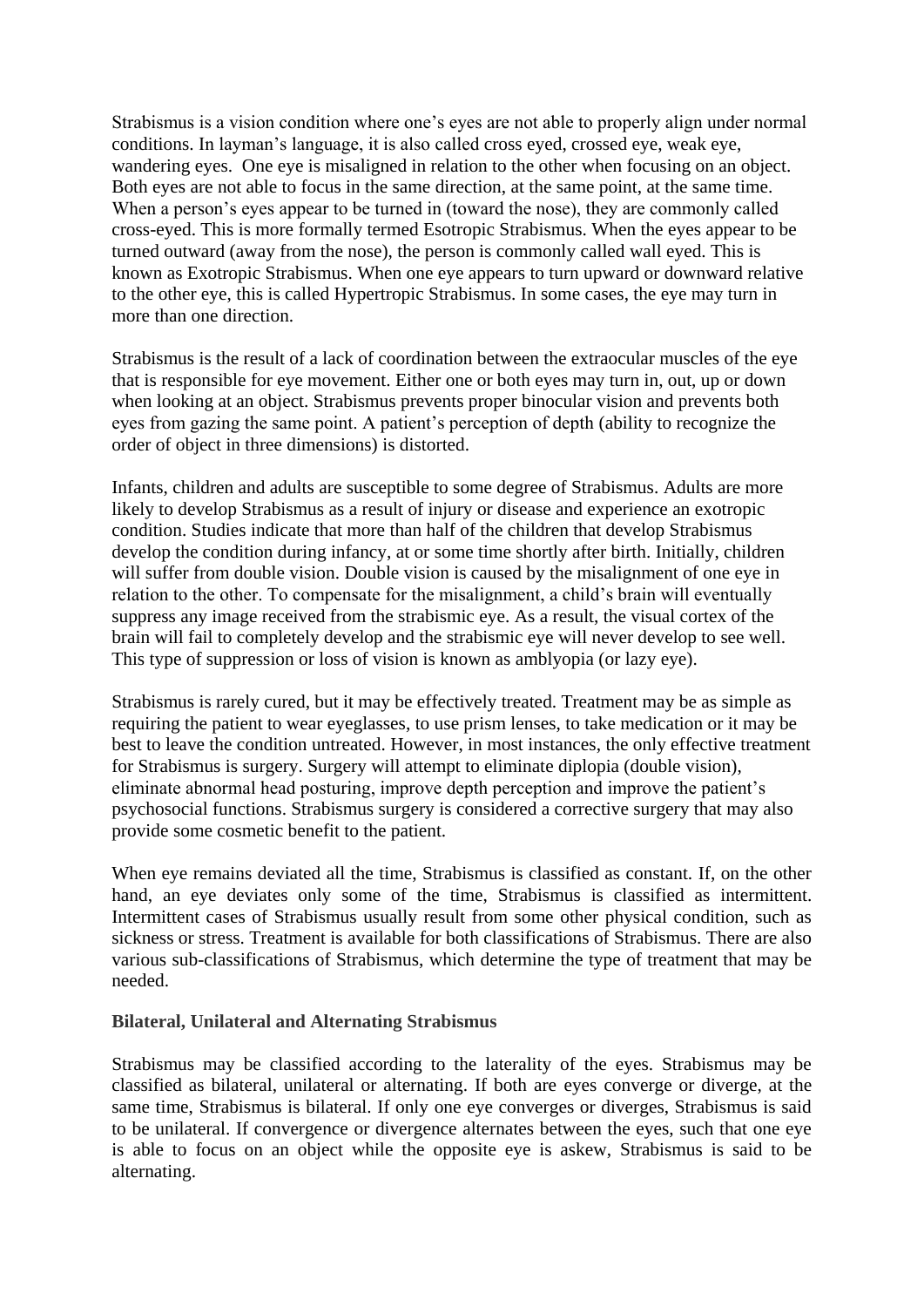## **Congenital and Acquired Strabismus**

Strabismus may be classified according to the time at which the conditions onsets When strabismus is developed during infancy, it is called congenital. When strabismus develops in adults, it is called acquired. Congenital Strabismus may develop Amblyopia, which is referred to as lazy eye. Amblyopia is a naturally occurring condition in which the brain ignores any input from a deviated eye. Amblyopia in infancy causes problems in the ability to perceive depth. Early treatment of Strabismus or Amblyopia greatly reduces the chance of developing depth perception problems.

Acquired Strabismus in an adult, who otherwise had proper alignment of the eyes before the onset, is likely to cause double vision, which also known as diplopia. This is in contract to orthotropia, which is characteristic of eyes that are properly aligned. With orthotropia, the brain is able to fuse the two different objects seen by each eye into one three dimensional object. Orthotropia is also characterized by a high degree of depth perception. Acquired Strabismus is typically caused by injury to the eye orbit or injuries to the brain, such as with a stroke or head injury. Loss of vision from Acquired Strabismus usually results in a gradual development of an exotropia condition, rather than Amblyopia.

## **Esotropic, Exotropic and Hypertropic Strabismus**

Strabismus may be classified according to the direction in which the eye turns. Eyes that turn inward characterize Esotropic Strabismus, the most common form of Strabismus. The symptoms of Esotropic Strabismus are usually visible by 6 months and the condition will only worsen with age.

Accommodative Esotropia is a form of Esotropia that develops in farsighted children, almost exclusively after 6 months of age. The condition is termed accommodative since it relies upon the degree of accommodation necessary for a farsighted child to bring an object into focus. The degree of accommodation is proportional to the degree of farsightedness. In some children, an over-convergence of the eyes is necessary to bring an object in focus. This overconvergence is Accommodative Esotropia. Eyeglasses are usually able to correct this condition

Eyes that turn outward, away from the nose, characterize Exotropic Strabismus. The degree of turn is typically greater in children as they focus on more distant objects since focusing on close objects forces their eyes to converge. Unlike children with other types of Strabismus, bright sunlight tends to make exotropic children squint. While some children may benefit from eyeglasses or prisms, most children require surgery to correct the misalignment.

Hypertropic Strabismus is characterized by a vertical misalignment where an eye turns up or down in relation to the other eye. It is common for medical professionals to regard the condition relative to the upwardly skewed eye. Hypertrophic Strabismus may exist along with other types of Strabismus.

## **Pseudostrabismus**

Pseudostrabismus is a false appearance of Strabismus. Strabismus is usually falsely anticipated when the patient has a flat, wide bridge of the nose and a fold of skin in the corner of the eye that makes the eye appear to be turned inward (esotropic). Pseudostrabismus is typically found in infants and children. As children age, the systems of Pseudostrabismus